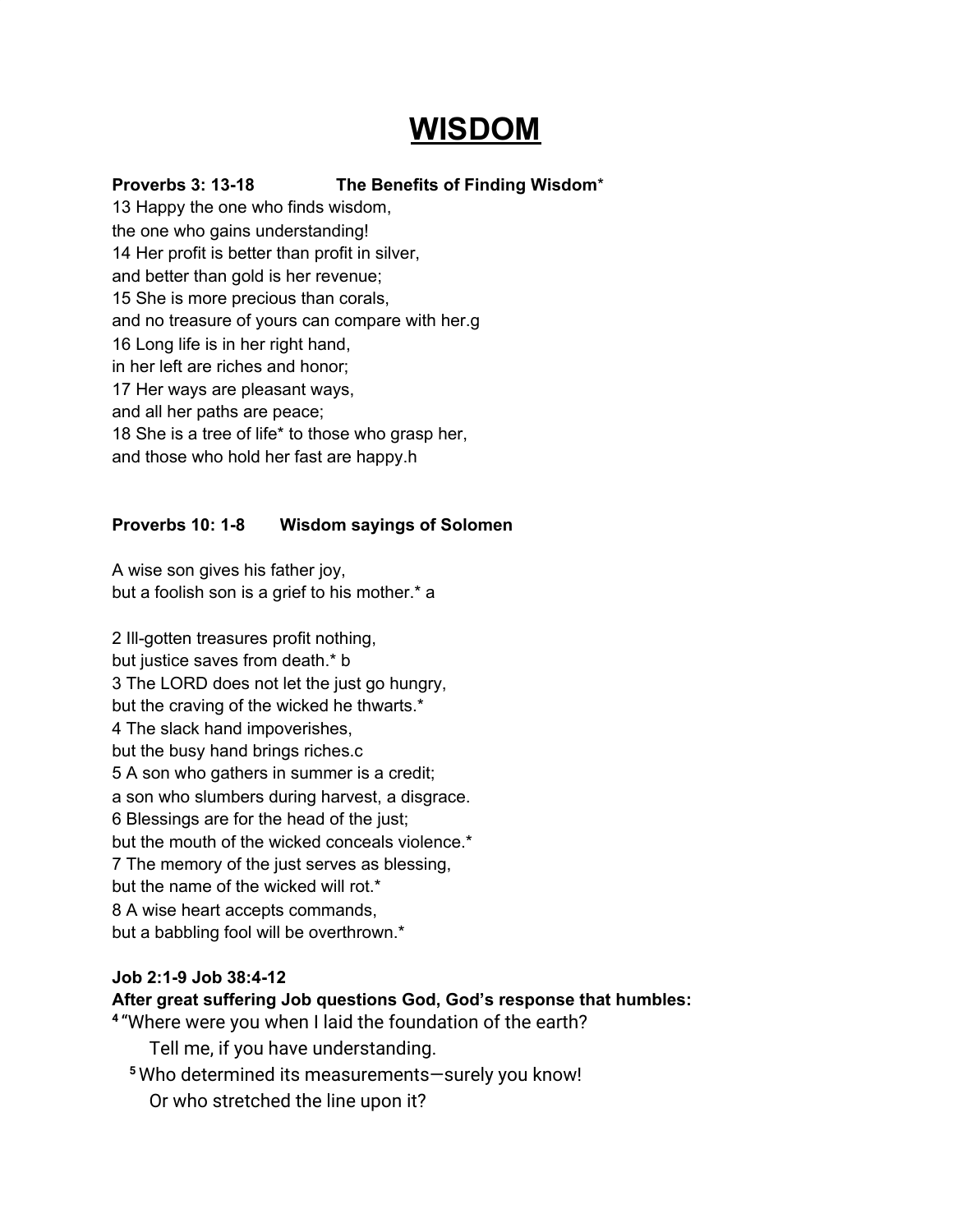**<sup>6</sup>**On what were its bases sunk,

or who laid its cornerstone,

- **<sup>7</sup>**when the morning stars sang together and all the sons of God shouted for joy?
- **8** "Or who shut in the sea with doors when it burst out from the womb.
- **<sup>9</sup>**when I made clouds its garment and thick darkness its swaddling band,
- **<sup>10</sup>** and prescribed limits for it and set bars and doors,
- **<sup>11</sup>** and said, 'Thus far shall you come, and no farther, and here shall your proud waves be stayed'?
- **12** "Have you commanded the morning since your days began, and caused the dawn to know its place,

## **Job 42: 1-6 Jobs Humble Response**

1 Then Job answered the LORD and said:

2 I know that you can do all things,\*

and that no purpose of yours can be hindered.

3 "Who is this who obscures counsel with ignorance?"

I have spoken but did not understand;

things too marvelous for me, which I did not know.a

4 "Listen, and I will speak;

I will question you, and you tell me the answers."

5 By hearsay I had heard of you,

but now my eye has seen you.\*

6 Therefore I disown what I have said,

and repent in dust and ashes.\*

# **Ecclesiastes 3: 1-8 There is a time for everything**

No One Can Determine the Right Time to Act 1\* There is an appointed time for everything, and a time for every affair under the heavens. 2 A time to give birth, and a time to die; a time to plant, and a time to uproot the plant. 3 A time to kill, and a time to heal; a time to tear down, and a time to build. 4 A time to weep, and a time to laugh; a time to mourn, and a time to dance. 5 A time to scatter stones, and a time to gather them;